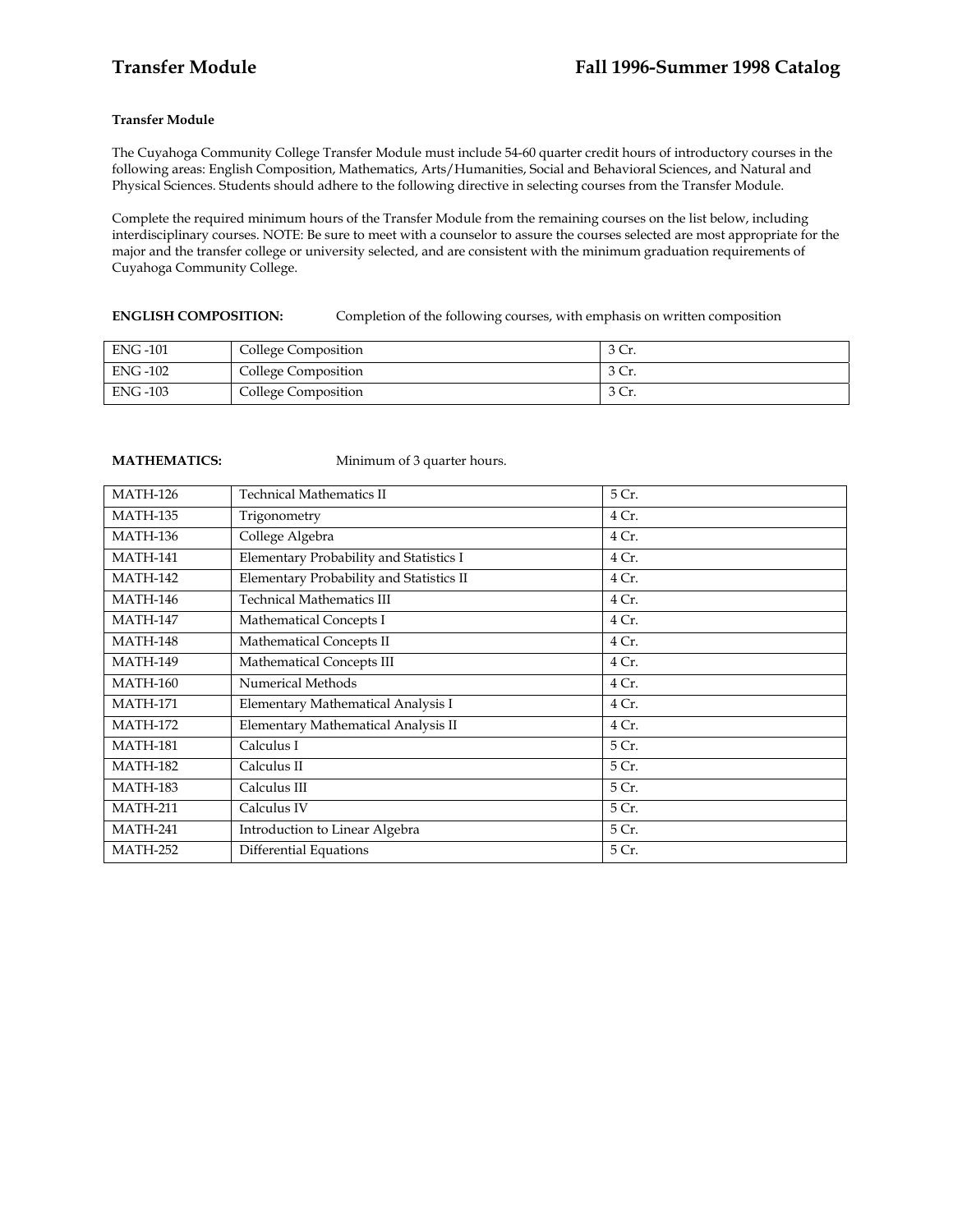**ARTS/HUMANITIES:** Minimum of 9 quarter hours; select from at least TWO areas.

| <b>ART-101</b>  | Art Appreciation                                 | 4 Cr. |
|-----------------|--------------------------------------------------|-------|
| <b>ART-102</b>  | Art History                                      | 3 Cr. |
| <b>ART-103</b>  | Art History                                      | 3 Cr. |
| <b>ART-104</b>  | Art History                                      | 3 Cr. |
| <b>ART-120</b>  | Survey of Non-Western Art                        | 3 Cr. |
| <b>ART-140</b>  | Film Appreciation                                | 3 Cr. |
| <b>DANC-110</b> | Survey and Appreciation of Dance as an Art Form  | 4 Cr. |
| <b>ENG-221</b>  | British Literature: Early Period                 | 3 Cr. |
| <b>ENG-222</b>  | British Literature: Middle Period                | 3 Cr. |
| <b>ENG -223</b> | British Literature: Modern Period                | 3 Cr. |
| <b>ENG-231</b>  | American Literature: Early Period                | 3 Cr. |
| <b>ENG -232</b> | American Literature: Middle Period               | 3 Cr. |
| <b>ENG -233</b> | American Literature: Modern Period               | 3 Cr. |
| <b>ENG-241</b>  | Introduction to Literature: Poetry               | 3 Cr. |
| <b>ENG-242</b>  | Introduction to Literature: Fiction              | 3 Cr. |
| <b>ENG -243</b> | Introduction to Literature: Drama                | 3 Cr. |
| <b>ENG-251</b>  | African-American Literature I                    | 3 Cr. |
| <b>ENG -252</b> | African-American Literature II                   | 3 Cr. |
| <b>ENG-253</b>  | African-American Literature III                  | 3 Cr. |
| <b>ENG-260</b>  | Survey of Juvenile Fiction                       | 3 Cr. |
| <b>ENG-271</b>  | Shakespeare                                      | 4 Cr. |
| <b>HUM-101</b>  | Introduction to Humanities: Man as an Individual | 3 Cr. |
| <b>HUM-102</b>  | Introduction to Humanities: Man and Society      | 3 Cr. |
| <b>HUM-103</b>  | Introduction to Humanities: Man and the Cosmos   | 3 Cr. |
| <b>MUS-103</b>  | Survey and Appreciation of Music                 | 4 Cr. |
| <b>MUS-104</b>  | Survey of Jazz                                   | 4 Cr. |
| <b>MUS-106</b>  | Survey of Rock and Roll                          | 4 Cr. |
| <b>MUS-111</b>  | Introduction to Music                            | 3 Cr. |
| <b>MUS-118</b>  | African-American Music                           | 3 Cr. |
| $MUS - 222$     | Music History and Literature 1                   | 3 Cr. |
| <b>MUS-223</b>  | Music History and Literature 2                   | 3 Cr. |
| <b>MUS-224</b>  | Music History and Literature 3                   | 3 Cr. |
| MUS-226         | Jazz History and Literature                      | 3 Cr. |
| PHIL-101        | Introduction to Philosophy                       | 4 Cr. |
| PHIL-102        | Introduction to Logic                            | 4 Cr. |
| <b>PHIL-201</b> | Comparative World Religion                       | 4 Cr. |
| <b>PHIL-202</b> | Ethics                                           | 4 Cr. |
| <b>PHIL-203</b> | Introduction to the Philosophy of Science        | 4 Cr. |
| PHIL-209        | Bioethics                                        | 4 Cr. |
| PHIL-240        | Philosophy of Art                                | 4 Cr. |
| <b>REL-101</b>  | Introduction to Religious Studies                | 4 Cr. |
| <b>REL-201</b>  | Religious Traditions of Western Christianity     | 4 Cr. |
| <b>REL-202</b>  | Religious Traditions of Judaism                  | 4 Cr. |
| <b>REL-203</b>  | Religious Traditions of Islam                    | 4 Cr. |
| <b>REL-204</b>  | Religious Traditions of India                    | 4 Cr. |
| <b>REL-205</b>  | Religious Traditions of China and Japan          | 4 Cr. |
| THEA-101        | Theater Appreciation                             | 4 Cr. |
| THEA-110        | Survey and Appreciation of Musical Theater       | 4 Cr. |
| THEA-121        | Development of Drama I                           | 3 Cr. |
| THEA-122        | Development of Drama II                          | 3 Cr. |
| THEA-123        | Development of Drama III                         | 3 Cr. |
| THEA-172        | Introduction to Radio and Television             | 4 Cr. |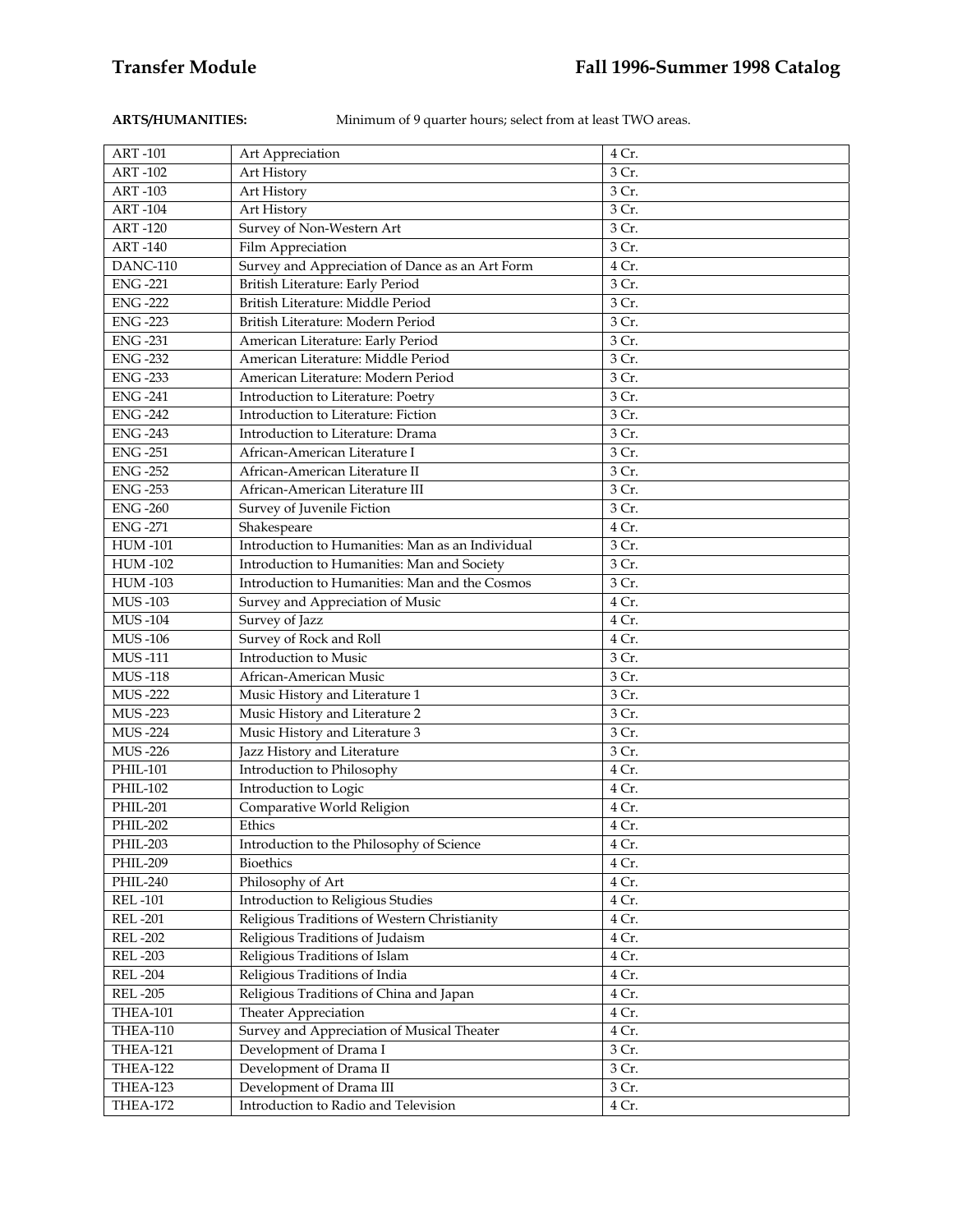**SOCIAL AND BEHAVIORAL SCIENCES:** Minimum of 9 quarter hours; select from at least two areas

| ANTH-101        |                                                | 4 Cr. |
|-----------------|------------------------------------------------|-------|
| ANTH-102        | Cultural Anthropology<br>Physical Anthropology | 4 Cr. |
| ANTH-103        |                                                | 4 Cr. |
|                 | Prehistoric Archaeology                        |       |
| ANTH-201        | Peoples and Cultures of the World              | 4 Cr. |
| ECON-151        | Development of the American Economy            | 4 Cr. |
| ECON-161        | Principles of Economics I                      | 4 Cr. |
| <b>ECON-162</b> | Principles of Economics II                     | 4 Cr. |
| <b>GEOG-102</b> | World Regional Geography                       | 4 Cr. |
| <b>GEOG-103</b> | <b>World Resources</b>                         | 4 Cr. |
| <b>GEOG-105</b> | The African Diaspora                           | 4 Cr. |
| <b>GEOG-151</b> | Geography of the United States and Canada      | 4 Cr. |
| <b>HIST-101</b> | History of Civilization                        | 3 Cr. |
| <b>HIST-102</b> | History of Civilization                        | 3 Cr. |
| <b>HIST-103</b> | History of Civilization                        | 3 Cr. |
| <b>HIST-151</b> | United States History to 1841                  | 3 Cr. |
| <b>HIST-152</b> | United States History from 1841 to 1896        | 3 Cr. |
| <b>HIST-153</b> | United States History from 1896 to the Present | 3 Cr. |
| <b>HIST-164</b> | American Urban History                         | 4 Cr. |
| <b>HIST-170</b> | History of Africa                              | 4 Cr. |
| <b>HIST-171</b> | African-American History to 1877               | 4 Cr. |
| <b>HIST-172</b> | African-American History from 1977 to Present  | 4 Cr. |
| <b>HIST-205</b> | History of Russia                              | 4 Cr. |
| <b>HIST-206</b> | Modern Russian History and Politics            | 4 Cr. |
| <b>HIST-210</b> | American Vistas: Post WWII                     | 3 Cr. |
| <b>HIST-266</b> | Women in American History                      | 4 Cr. |
| POL-101         | American National Government                   | 4 Cr. |
| <b>POL-102</b>  | State and Local Government                     | 4 Cr. |
| <b>POL-106</b>  | Political Systems of Africa                    | 4 Cr. |
| POL-110         | Introduction to Constitutional Law             | 4 Cr. |
| <b>POL-201</b>  | Contemporary World Affairs                     | 4 Cr. |
| <b>POL-203</b>  | Western Representative Governments             | 4 Cr. |
| <b>POL-204</b>  | <b>Communist Governments</b>                   | 4 Cr. |
| PSY -101        | General Psychology                             | 3 Cr. |
| <b>PSY -102</b> | General Psychology                             | 3 Cr. |
| PSY -201        | Child Growth and Development                   | 4 Cr. |
| PSY -202        | Human Growth and Development                   | 5 Cr. |
|                 |                                                |       |
| <b>PSY -204</b> | Social Psychology                              | 4 Cr. |
| <b>PSY -205</b> | Psychology of Personality                      | 4 Cr. |
| <b>PSY -206</b> | Adolescent Psychology                          | 4 Cr. |
| <b>PSY -208</b> | Abnormal Psychology                            | 4 Cr. |
| <b>PSY -210</b> | Introduction to Aging                          | 4 Cr. |
| SOC -101        | Introductory Sociology                         | 4 Cr. |
| SOC -102        | Social Institutions                            | 4 Cr. |
| SOC -121        | Marriage and Family Life                       | 3 Cr. |
| SOC -201        | <b>Social Problems</b>                         | 4 Cr. |
| SOC -210        | Aging in Comparative Cultures                  | 3 Cr. |
| SOC -231        | Contemporary American Black-White Relations    | 4 Cr. |
| SOC -251        | <b>Urban Sociology</b>                         | 4 Cr. |
| <b>SOC -255</b> | Racial and Ethnic Relations                    | 4 Cr. |
| <b>UST-101</b>  | Introduction to Urban Studies                  | 4 Cr. |
| <b>UST-102</b>  | Urban Geography                                | 4 Cr. |
| <b>UST-111</b>  | History of Immigration in America              | 3 Cr. |
| <b>UST-202</b>  | Urban Cultures                                 | 4 Cr. |
| <b>UST-206</b>  | <b>Urban Politics</b>                          | 4 Cr. |